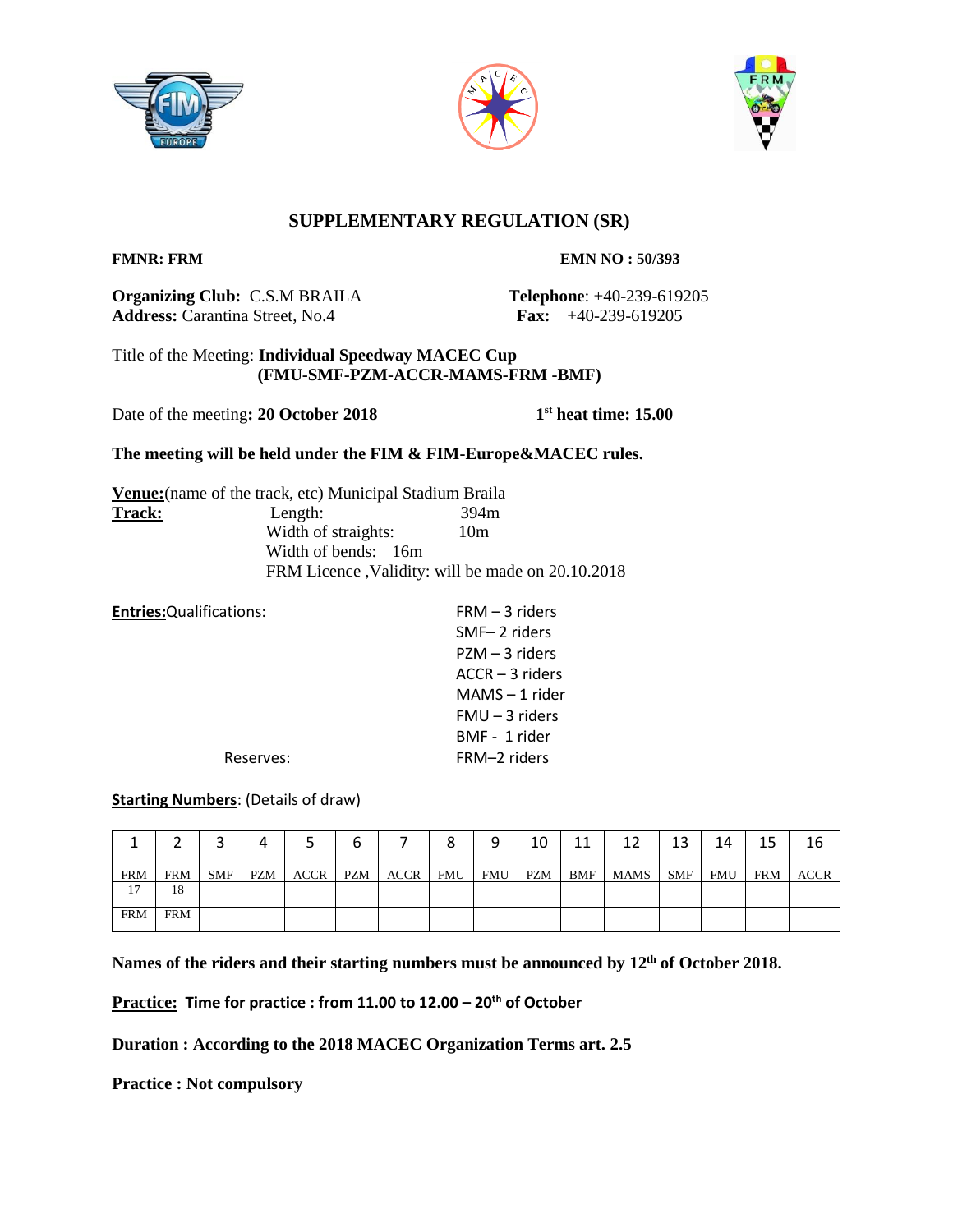#### **Machine Examination : not foreseen**

**Inflatable Protection on Corners: YES**

**Dirt deflectors: YES**

#### **Silencers : Homologated by the FIM from 01.01.2015 till 31.12.2019**

**Number of rear tires:** not limited

**Riding Number Jackets:**Supplied by the organizers**: NO**

**Public Liability Insurance:**Amount of cover: **170.000 Euro**

**Accommodation & Meals for riders:** 1 FREE double room accommodation for two nights in a Sport Hotel in Braila (check-in 19/10/18, check-out 21/10/18) provided by the ORGANIZER. Rooms must be booked and confirmed at [larisa@frm.ro](mailto:larisa@frm.ro) by latest 15/10/18. Meals provided by ORGANIZER to all checked-in participants by 15/10/18.

#### **Payment of Traveling Express and Prize Money: All amounts can only be paid to the riders in EURO.**

| Traveling expenses: Minimum 125 EURO/ foreigner rider |                             |
|-------------------------------------------------------|-----------------------------|
| Date:20 October 2018 Time: 20.00                      | <b>Place: in the office</b> |

| <b>Place</b>            | <b>Amount in Euro</b> |  |  |  |
|-------------------------|-----------------------|--|--|--|
|                         | (net amount)          |  |  |  |
| 1                       | 310                   |  |  |  |
|                         | 250                   |  |  |  |
| $\frac{2}{3}$           | 190                   |  |  |  |
| $\overline{\mathbf{4}}$ | 160                   |  |  |  |
| 5                       | 140                   |  |  |  |
| 6                       | 140                   |  |  |  |
| 7                       | 120                   |  |  |  |
| 8                       | 120                   |  |  |  |
| 9                       | 110                   |  |  |  |
| 10                      | 110                   |  |  |  |
| 11                      | 100                   |  |  |  |
| 12                      | 100                   |  |  |  |
| 13                      | 90                    |  |  |  |
| 14                      | 90                    |  |  |  |
| 15                      | 70                    |  |  |  |
| 16                      | 70                    |  |  |  |
| 17                      | 60                    |  |  |  |
| 18                      | 60                    |  |  |  |
| <b>Total</b>            | 2290                  |  |  |  |

**Fuel**: Will be available at the track**: NO** Against payment**: NO**

**Signing-on date: 20.10.2018 Time for practice : from 11.00 to 12.00**

**Parade:**Time riders and machines to be ready: **14.40**